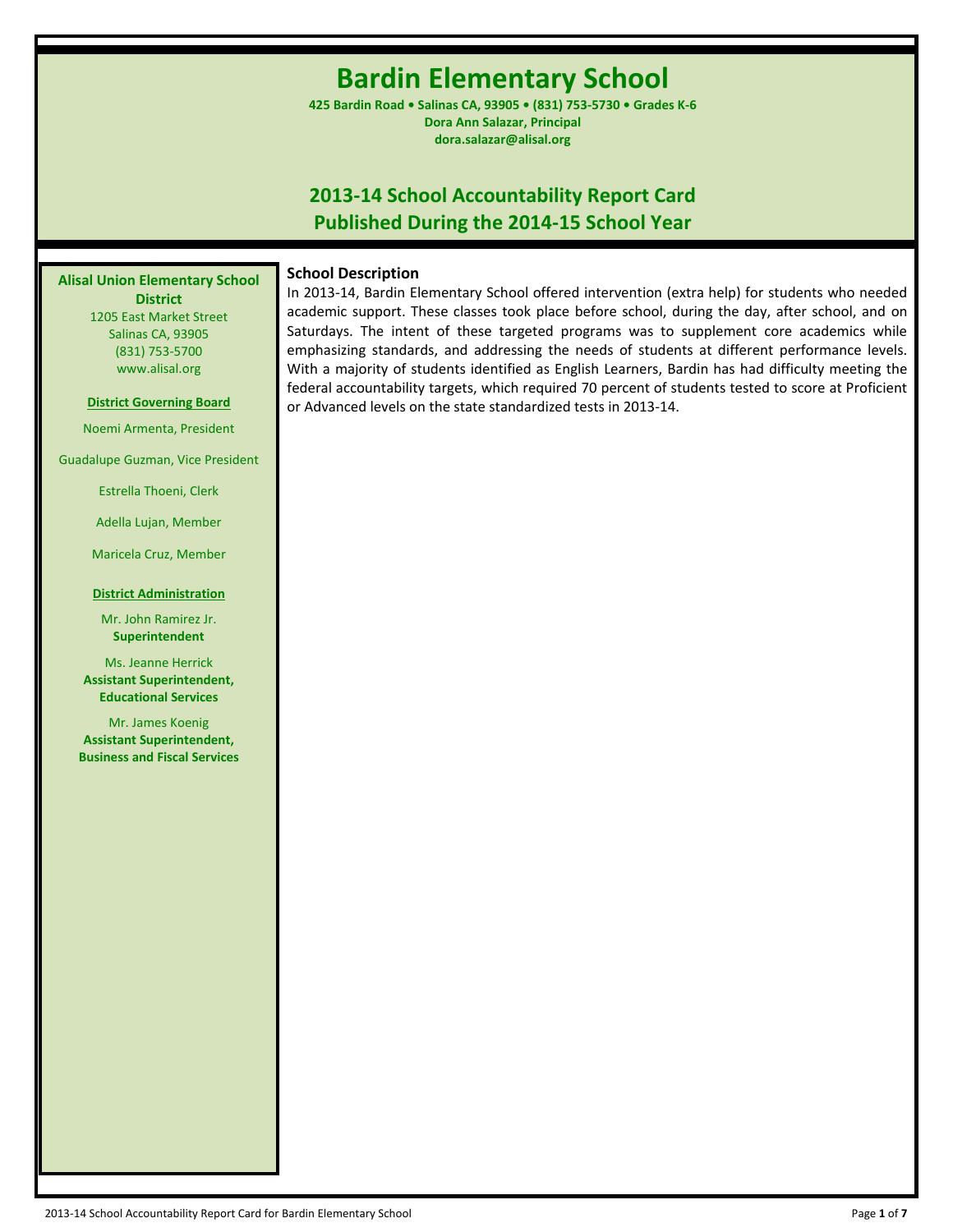## **About the SARC**

Every school in California is required by state law to publish a School Accountability Report Card (SARC), by February 1 of each year. The SARC contains information about the condition and performance of each California public school. Under the Local Control Funding Formula (LCFF) all local educational agencies (LEAs) are required to prepare a Local Control Accountability Plan (LCAP), which describes how they intend to meet annual school-specific goals for all pupils, with specific activities to address state and local priorities. Additionally, data reported in an LCAP is to be consistent with data reported in the SARC.

- For more information about SARC requirements, see the California Department of Education (CDE) SARC Web page at http://www.cde.ca.gov/ta/ac/sa/.
- View this SARC online at the school and/or LEA Web sites.
- For more information about the LCFF or LCAP, see the CDE LCFF Web page at http://www.cde.ca.gov/fg/aa/lc/.
- For additional information about the school, parents and community members should contact the school at (831) 753-5730.

| 2013-14 Student Enrollment by Grade Level |                           |  |  |
|-------------------------------------------|---------------------------|--|--|
| <b>Grade Level</b>                        | <b>Number of Students</b> |  |  |
| Kinder.                                   | 112                       |  |  |
| Gr. 1                                     | 114                       |  |  |
| Gr. 2                                     | 101                       |  |  |
| Gr.3                                      | 109                       |  |  |
| Gr. 4                                     | 101                       |  |  |
| Gr. 5                                     | 95                        |  |  |
| Gr. 6                                     | 117                       |  |  |
| <b>Total</b>                              | 749                       |  |  |

| 2013-14 Student Enrollment by Group                |      |  |  |  |
|----------------------------------------------------|------|--|--|--|
| <b>Percent of Total Enrollment</b><br><b>Group</b> |      |  |  |  |
| <b>Black or African American</b>                   | 0.0  |  |  |  |
| American Indian or Alaska Native                   | 0.0  |  |  |  |
| Asian                                              | 0.0  |  |  |  |
| <b>Filipino</b>                                    | 0.1  |  |  |  |
| <b>Hispanic or Latino</b>                          | 98.1 |  |  |  |
| <b>Native Hawaiian/Pacific Islander</b>            | 0.0  |  |  |  |
| White                                              | 0.9  |  |  |  |
| <b>Two or More Races</b>                           | 0.0  |  |  |  |
| <b>Socioeconomically Disadvantaged</b>             | 91.9 |  |  |  |
| <b>English Learners</b>                            | 75.4 |  |  |  |
| <b>Students with Disabilities</b>                  | 10.8 |  |  |  |

## **A. Conditions of Learning**

#### **State Priority: Basic**

The SARC provides the following information relevant to the Basic State Priority (Priority 1):

- Degree to which teachers are appropriately assigned and fully credentialed in the subject area and for the pupils they are teaching;
- Pupils have access to standards-aligned instructional materials; and
- School facilities are maintained in good repair.

| <b>Teacher Credentials</b>                         |           |           |                |  |  |  |
|----------------------------------------------------|-----------|-----------|----------------|--|--|--|
| <b>Bardin Elementary School</b>                    | $12 - 13$ | $13 - 14$ | 14-15          |  |  |  |
| <b>Fully Credentialed</b>                          | 34        | 28 out    | 24             |  |  |  |
| Without Full Credential                            | 0         | 0         | $\overline{2}$ |  |  |  |
| <b>Teaching Outside Subject Area of Competence</b> | 0         | 0         | 0              |  |  |  |
| <b>Alisal Union Elementary School District</b>     | $12 - 13$ | 13-14     | 14-15          |  |  |  |
| <b>Fully Credentialed</b>                          |           |           | 299            |  |  |  |
| <b>Without Full Credential</b>                     |           |           | 19             |  |  |  |
| Teaching Outside Subject Area of Competence        |           |           | O              |  |  |  |

| Teacher Misassignments and Vacant Teacher Positions at this School |           |           |       |  |  |
|--------------------------------------------------------------------|-----------|-----------|-------|--|--|
| <b>Bardin Elementary School</b>                                    | $12 - 13$ | $13 - 14$ | 14-15 |  |  |
| Teachers of English Learners                                       |           |           |       |  |  |
| <b>Total Teacher Misassignments</b>                                |           |           |       |  |  |
| <b>Vacant Teacher Positions</b>                                    |           |           |       |  |  |

\* "Misassignments" refers to the number of positions filled by teachers who lack legal authorization to teach that grade level, subject area, student group, etc. Total Teacher Misassignments includes the number of Misassignments of Teachers of English Learners.

### **Core Academic Classes Taught by Highly Qualified Teachers**

| 2013-14 Percent of Classes In Core Academic Subjects<br><b>Core Academic Classes Taught by Highly Qualified Teachers</b> |                                                      |                                                          |  |  |  |
|--------------------------------------------------------------------------------------------------------------------------|------------------------------------------------------|----------------------------------------------------------|--|--|--|
| <b>Location of Classes</b>                                                                                               | <b>Taught by Highly</b><br><b>Qualified Teachers</b> | <b>Not Taught by Highly</b><br><b>Qualified Teachers</b> |  |  |  |
| <b>This School</b>                                                                                                       | 100.00                                               | 0.00                                                     |  |  |  |
|                                                                                                                          | <b>Districtwide</b>                                  |                                                          |  |  |  |
| <b>All Schools</b>                                                                                                       | 100.00                                               | 92.0                                                     |  |  |  |
| <b>High-Poverty Schools</b>                                                                                              | 100.00                                               | 8.0                                                      |  |  |  |
| <b>Low-Poverty Schools</b>                                                                                               | 0.00                                                 | 0.00                                                     |  |  |  |

High-poverty schools are defined as those schools with student eligibility of approximately 40 percent or more in the free and reduced price meals program. Low-poverty schools are those with student eligibility of approximately 39 percent or less in the free and reduced price meals program.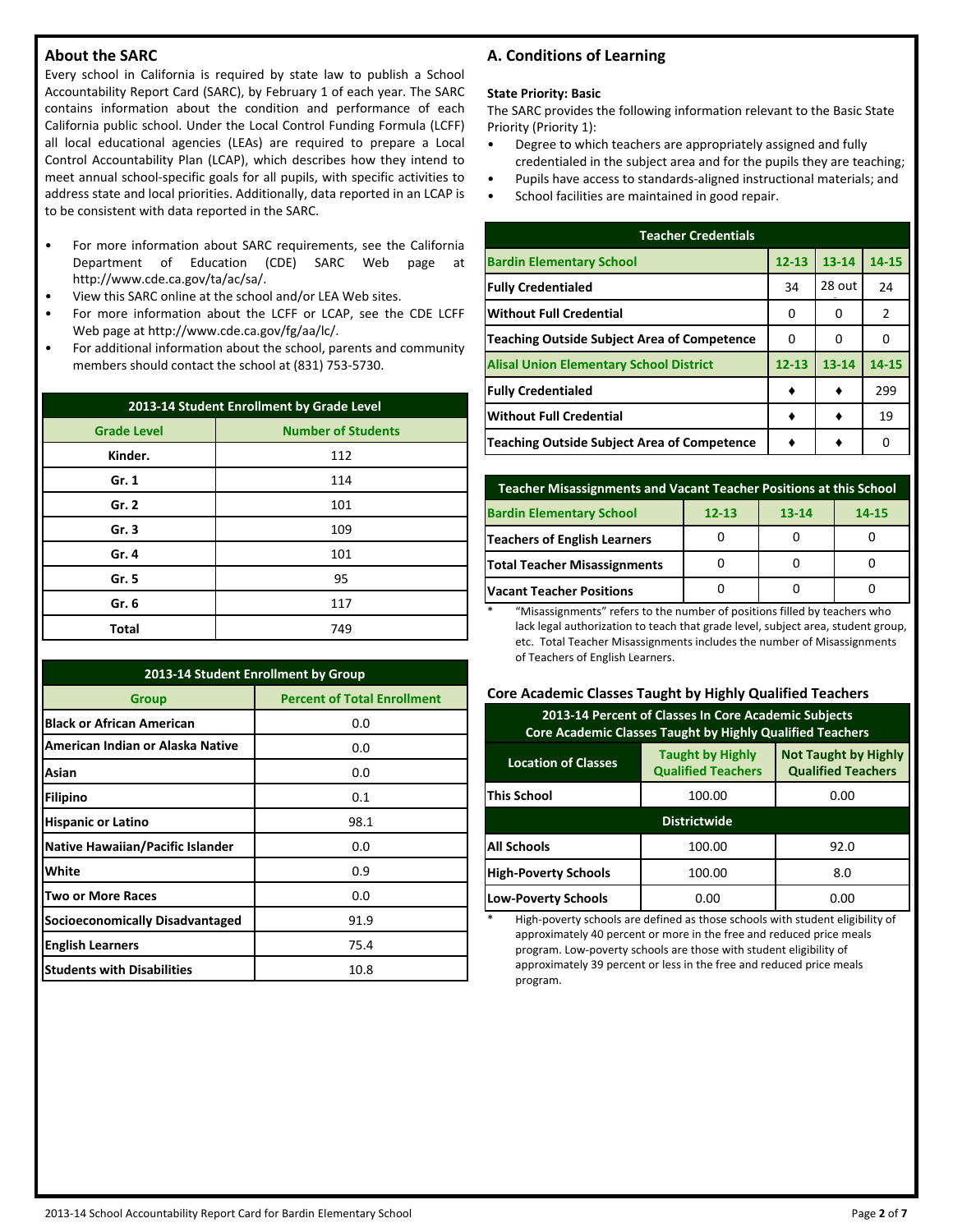## **Quality, Currency, Availability of Textbooks and Instructional Materials (School Year 2014-15)**

In order to support classroom professionals in teaching the Language Arts and Math Common Core State Standards, Engage NY curriculum, in both content areas is being recommended to fill gaps in the Treasures curriculum and those that have also been found in the Everyday Math curriculum.

Both Engage NY Language Arts and Math were piloted and feedback from teachers attested to the ability of these common core resources to meet the requirements of the new state standards and fill gaps in our current adoption materials.

## **In Language Arts:**

K-1-2 will continue to use Treasures to teach Foundational Skills and use the Engage NY Listening and Learning Domains to address the remaining standards.

3-6 will use Engage NY solely to teach all Language Arts standards.

Because Engage NY is not yet available in Spanish, Bilingual Transference classrooms will continue to use Tesoros and adapt it as needed to meet the common core state standards.

## **In Math:**

At K-6, teachers will use both the adopted Everyday Math curriculum and Engage NY Math, selecting one as their primary resource and the other as a secondary resource.

Bilingual Transference classrooms will be able to use the Engage NY Math because student materials have just recently become available.

| <b>Textbooks and Instructional Materials</b><br>Year and month in which data were collected: 2012 |            |                                                               |  |  |  |
|---------------------------------------------------------------------------------------------------|------------|---------------------------------------------------------------|--|--|--|
| <b>Core Curriculum Area</b>                                                                       |            | <b>Textbooks and Instructional Materials/Year of Adoption</b> |  |  |  |
| <b>Reading/Language Arts</b>                                                                      |            | McMillan / McGraw-Hill, Treasures-Adopted 2010                |  |  |  |
| The textbooks listed are from most recent adoption:                                               | <b>Yes</b> |                                                               |  |  |  |
| Percent of students lacking their own assigned textbook:                                          | 0          |                                                               |  |  |  |
| <b>Mathematics</b>                                                                                |            | McMillan / McGraw-Hill, Every Day Math-Adopted 2012           |  |  |  |
| The textbooks listed are from most recent adoption:                                               | <b>Yes</b> |                                                               |  |  |  |
| Percent of students lacking their own assigned textbook:                                          | 0          |                                                               |  |  |  |
| <b>Science</b>                                                                                    |            | Delta Foss- (Kinder-5th grades) - Adopted 2007                |  |  |  |
| The textbooks listed are from most recent adoption:                                               | <b>Yes</b> | McGraw-Hill- (6th grade) - Adopted 2006                       |  |  |  |
| Percent of students lacking their own assigned textbook:                                          | 0          |                                                               |  |  |  |
| <b>History-Social Science</b>                                                                     |            | McGraw-Hill, Vistas-Adopted 2006                              |  |  |  |
| The textbooks listed are from most recent adoption:                                               | <b>Yes</b> |                                                               |  |  |  |
| Percent of students lacking their own assigned textbook:                                          | 0          |                                                               |  |  |  |

## **School Facility Conditions and Planned Improvements (Most Recent Year)**

In the 2013-14 school year school facilities were in good condition as we are in a recently remodeled school campus. The district has made some improvements to the landscape in the front of the school by proving grass ad trees. There is plans from more extensive work in the back field area in the upcoming two years.

| <b>School Facility Good Repair Status (Most Recent Year)</b><br>Year and month in which data were collected: September, 2014 |                  |                                 |                      |                                 |                                |
|------------------------------------------------------------------------------------------------------------------------------|------------------|---------------------------------|----------------------|---------------------------------|--------------------------------|
| <b>System Inspected</b>                                                                                                      |                  |                                 | <b>Repair Status</b> |                                 | <b>Repair Needed and</b>       |
|                                                                                                                              | Good             |                                 | <b>Fair</b>          | Poor                            | <b>Action Taken or Planned</b> |
| Systems:<br>Gas Leaks, Mechanical/HVAC, Sewer                                                                                | [X]              | $\lceil$ 1                      |                      | $\lceil$ $\rceil$               |                                |
| Interior:<br><b>Interior Surfaces</b>                                                                                        | [X]              | $\begin{bmatrix} \end{bmatrix}$ |                      | $\begin{bmatrix} \end{bmatrix}$ |                                |
| <b>Cleanliness:</b><br>Overall Cleanliness, Pest/ Vermin Infestation                                                         | [X]              | $\lceil$ $\rceil$               |                      | $\lceil$ $\rceil$               |                                |
| Electrical:<br>Electrical                                                                                                    | [X]              | $\left[ \quad \right]$          |                      | $\begin{bmatrix} \end{bmatrix}$ |                                |
| <b>Restrooms/Fountains:</b><br>Restrooms, Sinks/ Fountains                                                                   | [X]              | $\left[ \quad \right]$          |                      | $\left[ \quad \right]$          |                                |
| Safety:<br>Fire Safety, Hazardous Materials                                                                                  | [X]              | $\left[ \ \right]$              |                      | $\lceil$                        |                                |
| Structural:<br>Structural Damage, Roofs                                                                                      | [X]              | $\lceil$ $\rceil$               |                      | $\left[ \quad \right]$          |                                |
| <b>External:</b><br>Playground/School Grounds, Windows/Doors/Gates/Fences                                                    | [X]              | $\Box$                          |                      | $\left[ \quad \right]$          |                                |
| <b>Overall Rating</b>                                                                                                        | <b>Exemplary</b> | Good                            | Fair                 | Poor                            |                                |
|                                                                                                                              | [X]              |                                 | [ ]                  | $\begin{bmatrix} \end{bmatrix}$ |                                |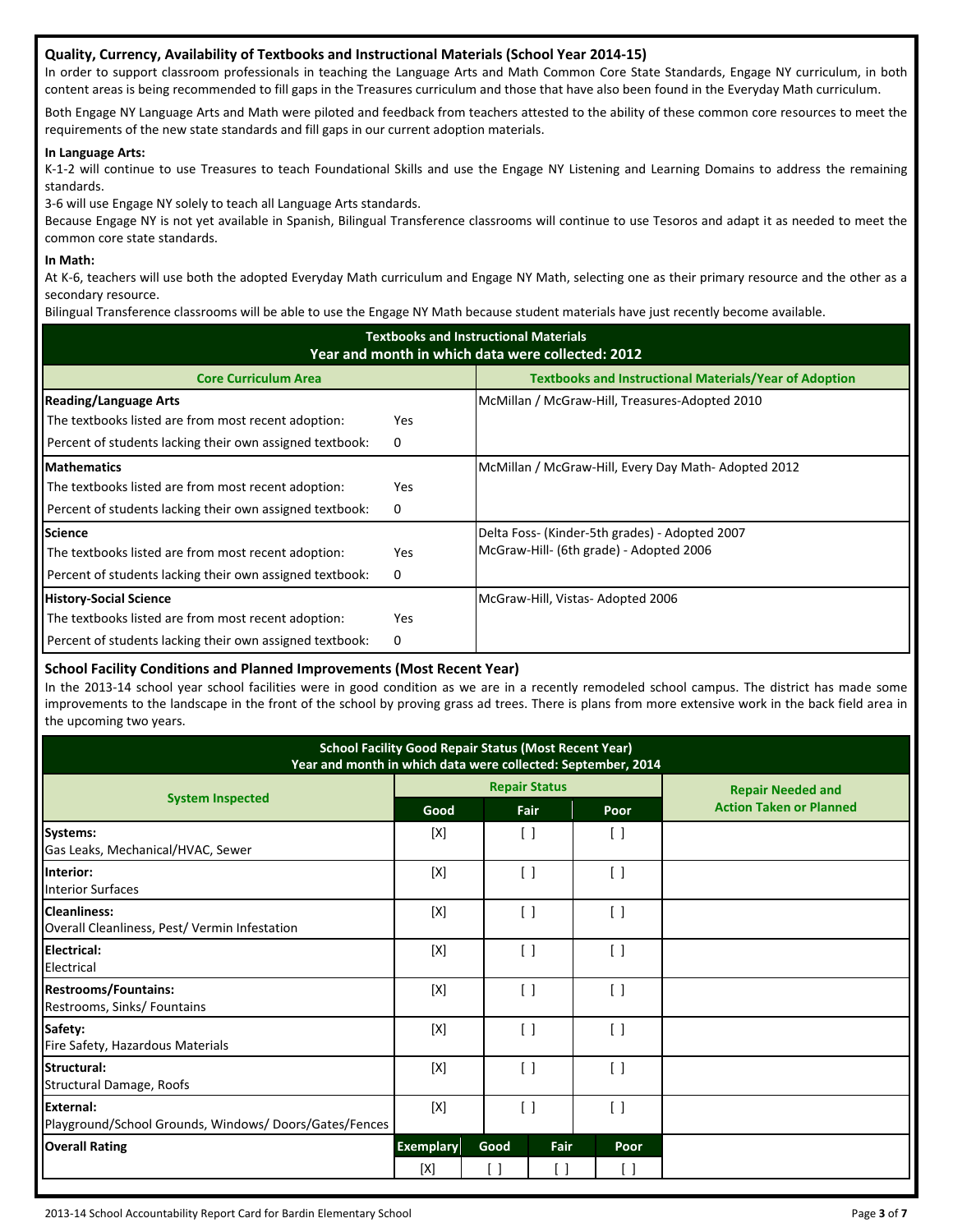## **B. Pupil Outcomes**

#### **State Priority: Pupil Achievement**

The SARC provides the following information relevant to the Pupil Achievement State Priority (Priority 4):

- Statewide assessments (i.e., California Assessment of Student Performance and Progress and its successor the Standardized Testing and Reporting Program);
- The Academic Performance Index; and
- The percentage of pupils who have successfully completed courses that satisfy the requirements for entrance to the University of California and the California State University, or career technical education sequences or programs of study.

| <b>CAASPP Results for All Students - Three-Year Comparison</b> |                                                                                                            |                                                       |    |    |    |    |    |    |    |
|----------------------------------------------------------------|------------------------------------------------------------------------------------------------------------|-------------------------------------------------------|----|----|----|----|----|----|----|
|                                                                | <b>Percent of Students Scoring at Proficient or Advanced</b><br>(meeting or exceeding the state standards) |                                                       |    |    |    |    |    |    |    |
| <b>Subject</b>                                                 |                                                                                                            | <b>School</b><br><b>District</b><br><b>State</b>      |    |    |    |    |    |    |    |
|                                                                |                                                                                                            | 11-12 12-13 13-14 11-12 12-13 13-14 11-12 12-13 13-14 |    |    |    |    |    |    |    |
| <b>Science</b>                                                 | 31                                                                                                         | 39                                                    | 27 | 35 | 34 | 33 | 60 | 59 | 60 |

Science (grades 5, 8, and 10) assessments include California Standards Tests (CSTs), California Modified Assessment (CMA), and California Alternate Performance Assessment (CAPA). Scores are not shown when the number of students tested is ten or less, either because the number of students in this category is too small for statistical accuracy or to protect student privacy.

## **STAR Results for All Students - Three-Year Comparison**

**Subject Percent of Students Scoring at Proficient or Advanced (meeting or exceeding the state standards) School District State 10-11 11-12 12-13 10-11 11-12 12-13 10-11 11-12 12-13 ELA** 36 35 39 34 39 40 54 56 55 **Math** | 54 | 55 | 57 | 49 | 53 | 58 | 49 | 50 | 50 **HSS** | | | | 25 | 25 | 30 | 48 | 49 | 49

STAR Program was last administered in 2012-13. Percentages are not calculated when the number of students tested is ten or less, either because the number of students in this category is too small for statistical accuracy or to protect student privacy.

| Academic Performance Index Ranks - Three-Year Comparison |         |         |         |  |  |  |
|----------------------------------------------------------|---------|---------|---------|--|--|--|
| <b>API Rank</b>                                          | 2010-11 | 2011-12 | 2012-13 |  |  |  |
| <b>Statewide</b>                                         |         |         |         |  |  |  |
| <b>Similar Schools</b>                                   |         |         |         |  |  |  |

For 2014 and subsequent years, the statewide and similar schools ranks will no longer be produced.

| <b>Grade</b> | 2013-14 Percent of Students Meeting Fitness Standards |      |      |  |  |  |  |
|--------------|-------------------------------------------------------|------|------|--|--|--|--|
| Level        | 6 of 6<br>$5$ of 6<br>4 of 6                          |      |      |  |  |  |  |
|              | つつ フ                                                  | 25.8 | 10.3 |  |  |  |  |

Percentages are not calculated when the number of students tested is ten or less, either because the number of students in this category is too small for statistical accuracy or to protect student privacy.

| 2013-14 CAASPP Results by Student Group                        |                                                                        |  |  |
|----------------------------------------------------------------|------------------------------------------------------------------------|--|--|
| <b>Group</b>                                                   | <b>Percent of Students Scoring at</b><br><b>Proficient or Advanced</b> |  |  |
|                                                                | Science (grades 5, 8, and 10)                                          |  |  |
| All Students in the LEA                                        | 33                                                                     |  |  |
| All Student at the School                                      | 27                                                                     |  |  |
| Male                                                           | 36                                                                     |  |  |
| Female                                                         | 19                                                                     |  |  |
| <b>Black or African American</b>                               |                                                                        |  |  |
| American Indian or Alaska Native                               |                                                                        |  |  |
| Asian                                                          |                                                                        |  |  |
| <b>Filipino</b>                                                |                                                                        |  |  |
| <b>Hispanic or Latino</b>                                      | 26                                                                     |  |  |
| <b>Native Hawaiian/Pacific Islander</b>                        |                                                                        |  |  |
| White                                                          |                                                                        |  |  |
| <b>Two or More Races</b>                                       |                                                                        |  |  |
| <b>Socioeconomically Disadvantaged</b>                         | 27                                                                     |  |  |
| <b>English Learners</b>                                        | 8                                                                      |  |  |
| <b>Students with Disabilities</b>                              |                                                                        |  |  |
| <b>Students Receiving Migrant</b><br><b>Education Services</b> | 17                                                                     |  |  |

CAASPP includes science assessments (CSTs, CMA, and CAPA) in grades 5, 8, and 10. Scores are not shown when the number of students tested is ten or less, either because the number of students in this category is too small for statistical accuracy or to protect student privacy.

| API Growth by Student Group - Three-Year Comparison |                          |           |           |  |  |
|-----------------------------------------------------|--------------------------|-----------|-----------|--|--|
|                                                     | <b>Actual API Change</b> |           |           |  |  |
| <b>Group</b>                                        | $10 - 11$                | $11 - 12$ | $12 - 13$ |  |  |
| All Students at the School                          | 28                       | $-1$      | 9         |  |  |
| <b>Black or African American</b>                    |                          |           |           |  |  |
| American Indian or Alaska Native                    |                          |           |           |  |  |
| Asian                                               |                          |           |           |  |  |
| <b>Filipino</b>                                     |                          |           |           |  |  |
| <b>Hispanic or Latino</b>                           | 27                       | $-1$      | 9         |  |  |
| <b>Native Hawaiian/Pacific Islander</b>             |                          |           |           |  |  |
| White                                               |                          |           |           |  |  |
| <b>Two or More Races</b>                            |                          |           |           |  |  |
| <b>Socioeconomically Disadvantaged</b>              | 28                       | -1        | 10        |  |  |
| <b>English Learners</b>                             | 36                       | $-2$      | 1         |  |  |
| <b>Students with Disabilities</b>                   |                          |           |           |  |  |

"N/D" means that no data were available to the CDE or LEA to report. "B" means the school did not have a valid API Base and there is no Growth or target information. "C" means the school had significant demographic changes and there is no Growth or target information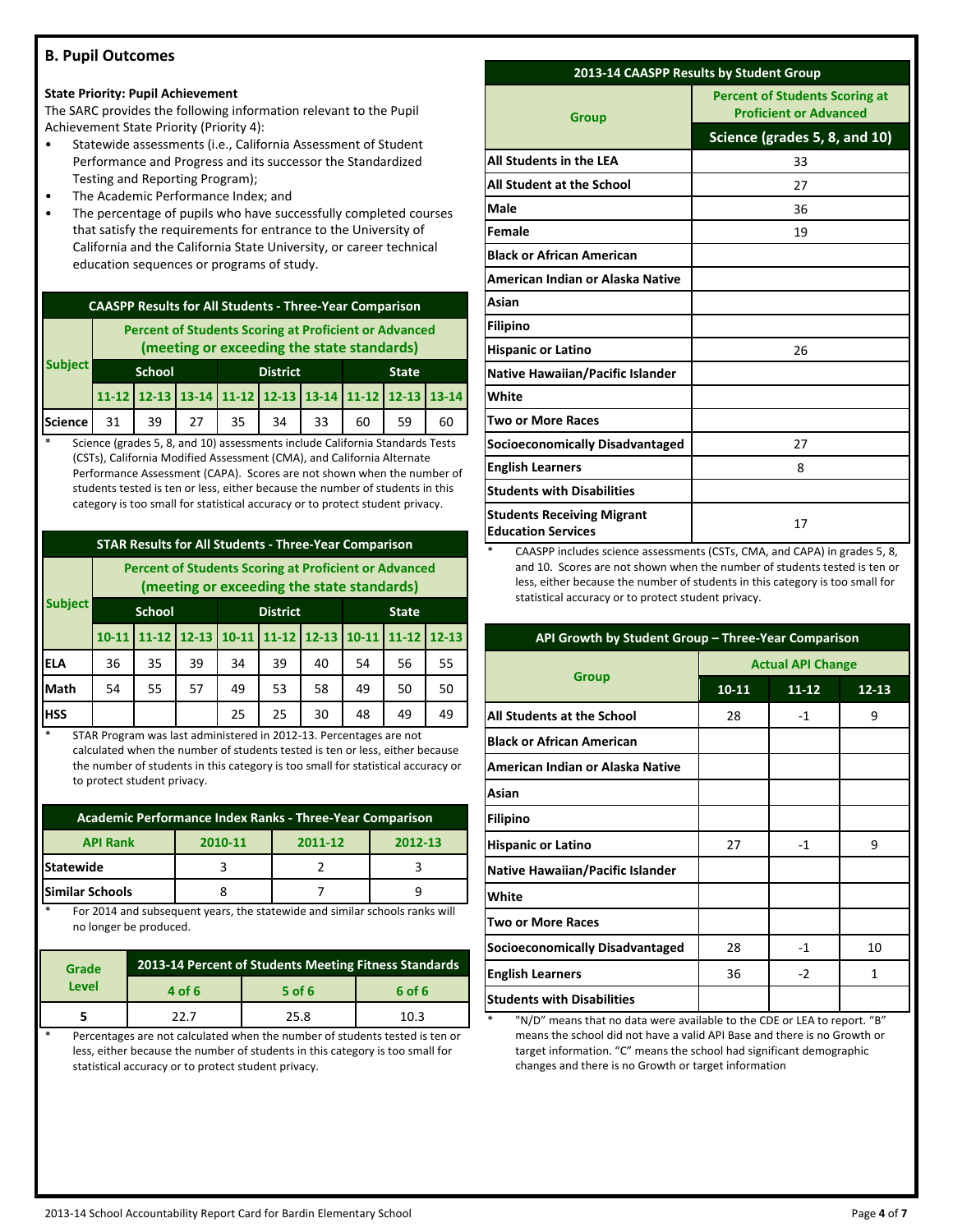## **C. Engagement**

#### **State Priority: Parental Involvement**

The SARC provides the following information relevant to the Parental Involvement State Priority (Priority 3):

• Efforts the school district makes to seek parent input in making decisions for the school district and each schoolsite.

#### **Opportunities for Parental Involvement**

Parents have many ways to become involved at Bardin Elementary School. They are invited to the monthly School Site Council/English Learner Advisory Committee meetings, and they are also welcome to attend the monthly coffee klatches. We provide an 10 week course English Class for parents on campus. In addition, parents are asked to participate in fall and spring parent-teacher conferences. Parents in the Parent Teacher Organization (PTO) meet monthly to plan events to support and celebrate students. We hold two family event nights and a holiday program in December with student performances. Parents are encouraged to assist in classrooms and there is a Parent Volunteer Appreciation ice Cream Social put on by the staff to honor these parents in the spring.

The contact person for parent involvement at Bardin is the Principal and Program Manager. You can call our school office for more information.

#### **State Priority: School Climate**

The SARC provides the following information relevant to the School Climate State Priority (Priority 6):

- Pupil suspension rates;
- Pupil expulsion rates; and
- Other local measures on the sense of safety.

#### **School Safety Plan**

We ensure safety at Bardin Elementary School in a variety of ways. Campus access is limited during the school day, and all visitors are required to come through the school office, sign in, and wear a visitor's pass.The staff and students participate in monthly safety drills.

The Safety Plan was revised during the spring of 2014. This plan was shared with staff during staff meetings. Campus supervisors are met with regularly to review safety procedures. To prepare for emergencies, our staff has been trained on the best routes to safely exit the school. Staff and parents were asked to provide input during staff and council meetings.

| <b>Suspensions and Expulsions</b> |           |           |           |  |  |  |
|-----------------------------------|-----------|-----------|-----------|--|--|--|
| <b>School</b>                     | $11 - 12$ | $12 - 13$ | 13-14     |  |  |  |
| <b>Suspensions Rate</b>           | 0.4       | 1.1       | 2.3       |  |  |  |
| <b>Expulsions Rate</b>            | 0.0       | 0.0       | 0.0       |  |  |  |
| <b>District</b>                   | $11 - 12$ | $12 - 13$ | $13 - 14$ |  |  |  |
| <b>Suspensions Rate</b>           | 0.7       | 2.1       | 1.9       |  |  |  |
| <b>Expulsions Rate</b>            | 0.0       | 0.0       | 0.0       |  |  |  |
| <b>State</b>                      | $11 - 12$ | $12 - 13$ | $13 - 14$ |  |  |  |
| <b>Suspensions Rate</b>           | 5.7       | 5.1       | 4.4       |  |  |  |
| <b>Expulsions Rate</b>            | 0.1       | 0.1       | 0.1       |  |  |  |

The rate of suspensions and expulsions is calculated by dividing the total number of incidents by the total enrollment x 100.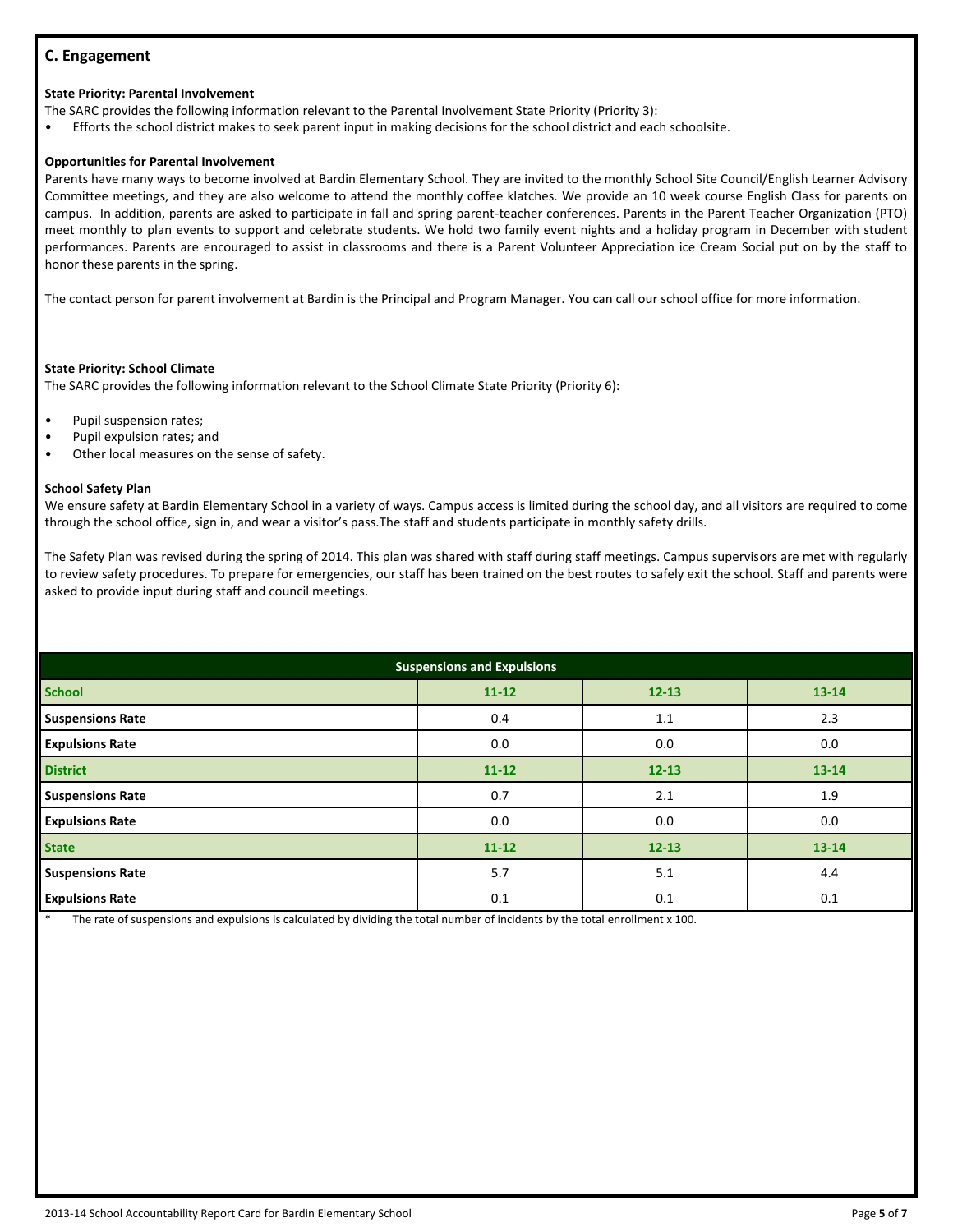## **D. Other SARC Information**

The information in this section is required to be in the SARC but is not included in the state priorities for LCFF.

| 2013-14 Adequate Yearly Progress Overall and by Criteria |               |                 |  |  |  |
|----------------------------------------------------------|---------------|-----------------|--|--|--|
| <b>AYP Criteria</b>                                      | <b>School</b> | <b>District</b> |  |  |  |
| <b>Made AYP Overall</b>                                  | No            | No              |  |  |  |
| Met Participation Rate: English-Language Arts            | Yes           | Yes             |  |  |  |
| <b>Met Participation Rate: Mathematics</b>               | Yes           | Yes             |  |  |  |
| Met Percent Proficient: English-Language Arts            | No            | No              |  |  |  |
| Met Percent Proficient: Mathematics                      | No            | No              |  |  |  |
| <b>Met API Criteria</b>                                  | Yes           | Yes             |  |  |  |

| 2014-15 Federal Intervention Program                |                 |      |  |  |  |
|-----------------------------------------------------|-----------------|------|--|--|--|
| <b>Indicator</b>                                    | <b>District</b> |      |  |  |  |
| <b>Program Improvement Status</b>                   | Yes             | Yes  |  |  |  |
| <b>First Year of Program Improvement</b>            | 2013            | 2005 |  |  |  |
| Year in Program Improvement                         | 1               | 3    |  |  |  |
| Number of Schools Currently in Program Improvement  | 10              |      |  |  |  |
| Percent of Schools Currently in Program Improvement | 83.3            |      |  |  |  |

DW (determination waiver) indicates that the PI status of the school was carried over from the prior year in accordance with the flexibility granted through the federal waiver process.

| <b>Academic Counselors and Other Support Staff at this School</b> |    |  |  |  |
|-------------------------------------------------------------------|----|--|--|--|
| <b>Number of Full-Time Equivalent (FTE)</b>                       |    |  |  |  |
| <b>Academic Counselor</b><br>0                                    |    |  |  |  |
| <b>Counselor (Social/Behavioral or Career Development)</b>        | 1  |  |  |  |
| Library Media Teacher (Librarian)                                 | 1  |  |  |  |
| Library Media Services Staff (Paraprofessional)                   | .5 |  |  |  |
| Psychologist                                                      | .5 |  |  |  |
| <b>Social Worker</b>                                              | 0  |  |  |  |
| <b>Nurse</b>                                                      | ŋ  |  |  |  |
| Speech/Language/Hearing Specialist                                | .5 |  |  |  |
| <b>Resource Specialist</b>                                        | 1  |  |  |  |
| <b>Instructional Coach</b>                                        |    |  |  |  |
| <b>Average Number of Students per Staff Member</b>                |    |  |  |  |
| <b>Academic Counselor</b>                                         |    |  |  |  |

One Full Time Equivalent (FTE) equals one staff member working full time; one FTE could also represent two staff members who each work 50 percent

of full time.

| <b>Average Class Size and Class Size Distribution</b> |
|-------------------------------------------------------|
|                                                       |

|              |                           |    |    | <b>Number of Classrooms*</b> |          |    |                |    |              |                |    |                |
|--------------|---------------------------|----|----|------------------------------|----------|----|----------------|----|--------------|----------------|----|----------------|
|              | <b>Average Class Size</b> |    |    | $1 - 20$                     |          |    | 21-32          |    |              | $33+$          |    |                |
| <b>Grade</b> | 12                        | 13 | 14 | 12                           | 13       | 14 | 12             | 13 | 14           | 12             | 13 | 14             |
| Kinder.      | 26.5                      | 31 | 28 | 0                            | $\Omega$ | 0  | 6              | 5  | 4            | 0              | 0  | 0              |
| Gr. 1        | 28.7                      | 29 | 29 | 0                            | $\Omega$ | 0  | 6              | 6  | 4            | 0              | 0  | $\mathbf 0$    |
| lGr. 2       | 29.5                      | 30 | 25 | 0                            | $\Omega$ | 1  | 4              | 5  | 3            | 0              | 0  | 0              |
| lGr. 3       | 32.5                      | 31 | 27 | 0                            | 0        | 0  | $\overline{2}$ | 4  | 4            | $\overline{2}$ | 0  | $\Omega$       |
| Gr. 4        | 31.3                      | 31 | 25 | 0                            | $\Omega$ | 0  | 4              | 3  | 3            | 0              | 1  | $\Omega$       |
| lGr. 5       | 31.3                      | 31 | 16 | 0                            | 0        | 0  | 4              | 4  | 3            | 0              | 0  | $\Omega$       |
| Gr. 6        | 29.8                      | 32 | 23 | 0                            | 0        | 2  | 4              | 3  | $\mathbf{1}$ | 0              | 1  | $\overline{2}$ |

Number of classes indicates how many classrooms fall into each size category (a range of total students per classroom). At the secondary school level, this information is reported by subject area rather than grade level.

| FY 2012-13 Teacher and Administrative Salaries |                                  |                                                                  |  |  |  |
|------------------------------------------------|----------------------------------|------------------------------------------------------------------|--|--|--|
| <b>Category</b>                                | <b>District</b><br><b>Amount</b> | <b>State Average for</b><br><b>Districts In Same</b><br>Category |  |  |  |
| <b>Beginning Teacher Salary</b>                | \$37,743                         | \$41,507                                                         |  |  |  |
| <b>Mid-Range Teacher Salary</b>                | \$61,371                         | \$67,890                                                         |  |  |  |
| <b>Highest Teacher Salary</b>                  | \$84,569                         | \$86,174                                                         |  |  |  |
| <b>Average Principal Salary (ES)</b>           | \$96,789                         | \$109,131                                                        |  |  |  |
| <b>Average Principal Salary (MS)</b>           | \$0                              | \$111,937                                                        |  |  |  |
| <b>Average Principal Salary (HS)</b>           | \$0                              | \$109,837                                                        |  |  |  |
| <b>Superintendent Salary</b>                   | \$179,000                        | \$185,462                                                        |  |  |  |
| <b>Percent of District Budget</b>              |                                  |                                                                  |  |  |  |
| <b>Teacher Salaries</b>                        | 36                               | 42                                                               |  |  |  |
| <b>Administrative Salaries</b>                 | 5                                | 6                                                                |  |  |  |

For detailed information on salaries, see the CDE Certificated Salaries & Benefits webpage at www.cde.ca.gov/ds/fd/cs/.

| FY 2012-13 Expenditures Per Pupil and School Site Teacher Salaries |              |                   |                               |          |  |
|--------------------------------------------------------------------|--------------|-------------------|-------------------------------|----------|--|
|                                                                    |              |                   |                               |          |  |
| <b>Level</b>                                                       | <b>Total</b> | <b>Restricted</b> | <b>Average Teacher Salary</b> |          |  |
| <b>School Site</b>                                                 | \$3,772      | \$388             | \$3,384                       | \$63,084 |  |
| <b>District</b>                                                    |              |                   | \$5,459                       | \$64,853 |  |
| <b>State</b>                                                       |              |                   | \$4,690                       | \$70,788 |  |
| <b>Percent Difference: School Site/District</b>                    |              |                   | $-38.0$                       | $-2.7$   |  |
| Percent Difference: School Site/ State                             |              |                   | $-27.8$                       | $-10.9$  |  |